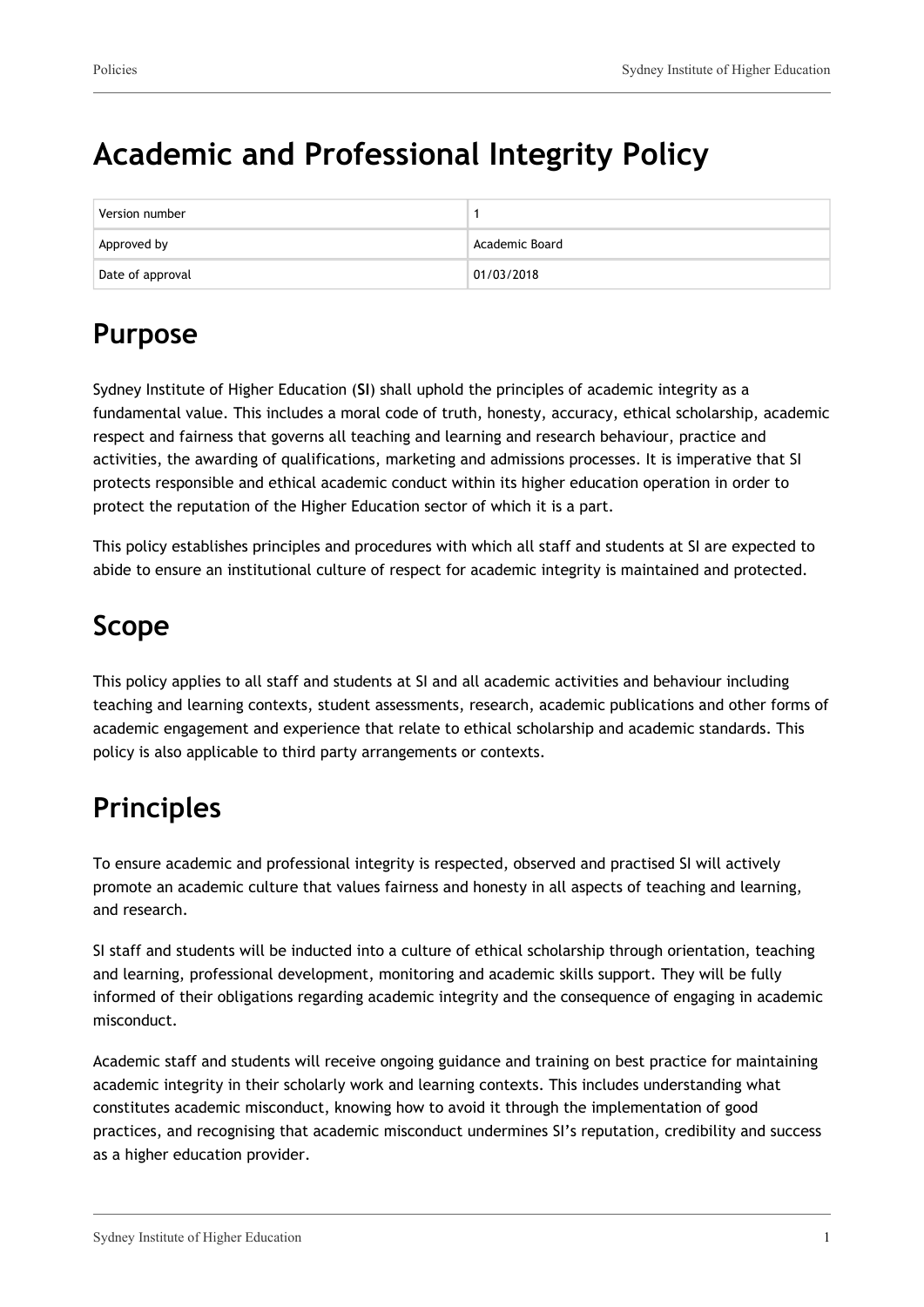SI staff and students are expected to comply with the principles of academic integrity and ethical scholarship, to value and protect them.

All arrangements with third parties are to adhere to the principles of academic and professional integrity. For more information refer to the *Third-Party Arrangements Policy*.

Any allegations of academic misconduct will be addressed and investigated fairly, equitably and confidentially. For more information refer to the *Misconduct Policy.*

## **Procedures**

### **Responsibilities**

The *Corporate Governance Board* is ultimately responsible for higher education at SI including the maintenance of and addressing any threats to academic integrity. The *Corporate Governance Board* delegates responsibility for approving and implementing this policy to the *Academic Board*.

The *Academic Board* is responsible for overseeing academic integrity, including monitoring potential risks, ensuring that the underlying causes of incidents, should they occur, are addressed to prevent future incidents, and advising the *Corporate Governance Board* accordingly.

In order to uphold academic integrity, academic staff and students shall:

- Refrain from engaging in plagiarism, collusion, cheating, or contracting another person to write their work, or falsifying research data.
- Acknowledge the work of others, and use the work of others in a way that reflects the author's actual intentions
- Apply correct referencing and citation practices to all work
- Remain ethical and impartial in academic inquiry
- Support their work with sound scholarship and research drawn from legitimate sources
- Respect the worth, confidentiality and academic freedom of other staff and students.

#### **Preserving academic integrity**

SI is committed to preventing and mitigating the risk of breaches to academic integrity as far as possible. SI will stay abreast of technological developments and emerging trends that increase the risk of academic misconduct.

The following measures allow SI to create conditions in which academic integrity is preserved.

#### **Academic oversight and monitoring**

Crucial to ensuring that staff and students uphold academic integrity, the **Academic Board** will exercise robust oversight over various processes:

- Appropriate entry requirements and admissions (refer to the *Admissions Policy*)
- Hiring qualified and experienced academic staff (refer to the *Workforce Policy*)
- Program content (refer to the *Program Development and Approval Policy* and the *Program Review and Continual Improvement Policy*)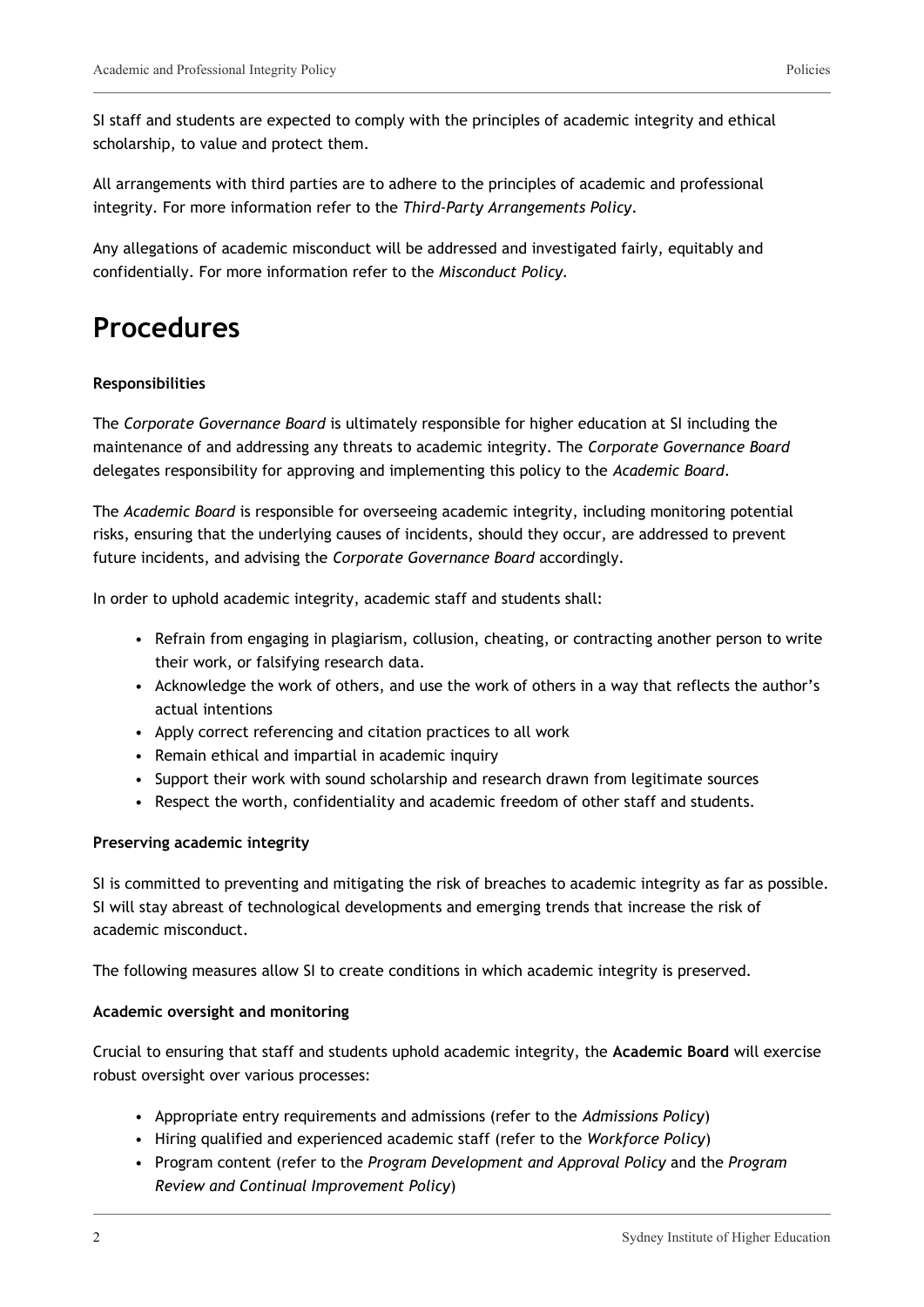- Assessment integrity (refer to the *Assessment Policy, Moderation Policy* and *Examinations Policy*)
- The identification and investigation of Academic Misconduct (refer to the *Misconduct Policy*)
- Secure storage of sensitive information (refer to the *Data and Records Integrity Policy*).

### *Information for students and staff*

All staff and students, including prospective students, will be provided with information about academic integrity via:

- Regular class teaching
- The SI website
- Policies and procedures
- Library and IT resources
- Orientation and academic skills workshops
- Induction and professional development

### **Assessment task instructions**

Students will be provided with various modes of support to induct them into a learning and teaching context that upholds academic integrity, such as:

- Each unit having a clearly identified preferred citation style that is clearly stated in the unit outline, including examples
- Students are required to complete a non-assessed online activity at the beginning of their program explaining the practices of academic integrity including referencing and citation, examples of misconduct, and how cases of academic misconduct are handled
- Students given clear guidelines on referencing and citation practices, both on commencing their program and reinforced throughout the program
- A full citation guide made available to students at all times
- Referencing and citation being an assessable part of each assessment task, and will be clearly identified as such in the grading assessment criteria
- Markers provided feedback on referencing for each assessment task if applicable

Students provided with clear guidelines on what constitutes academic misconduct (see *Misconduct Policy*)

The Academic Skills Advisor will develop and deliver workshops on academic integrity and skills for all students at the start of each semester and throughout the program, and will be available for consultation throughout the program (see *Academic Language and Learning Support Policy*).

Academic staff training and professional development will include:

- Identifying student confusion about academic integrity
- Fostering student development of ethical scholarship practice through targeted learning and teaching activities, assessment strategies, and feedback
- Ensuring that all teaching and learning materials demonstrate correct referencing and citation practices
- Identifying instances of academic misconduct through various means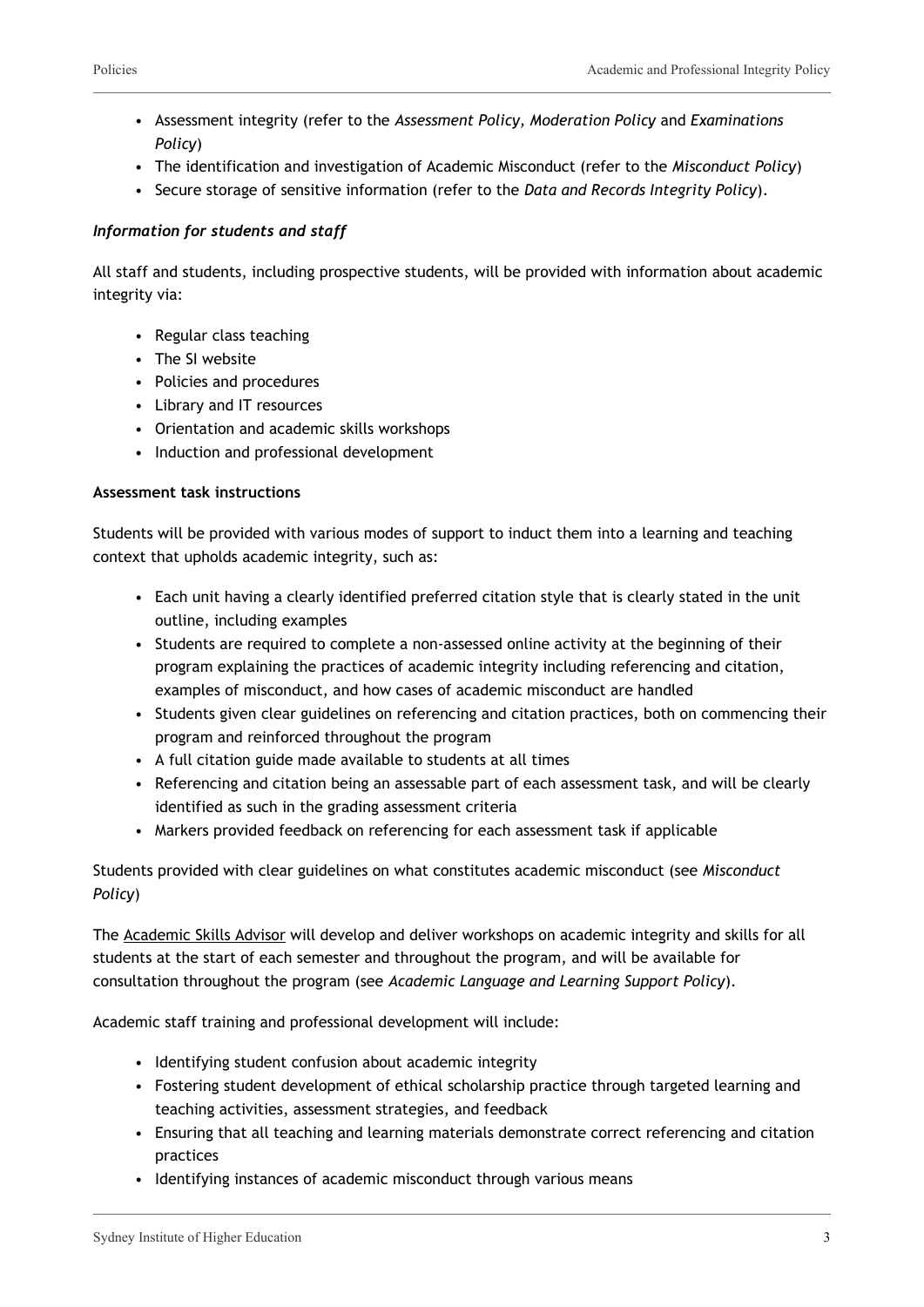Responding to academic misconduct at the appropriate level (see *Misconduct Policy*).

### *Plagiarism detection software*

Students will be required to submit assessment tasks online using plagiarism detection software that is linked to the Learning Management System. The software will provide academic staff with reports to monitor academic integrity and detect any instances of plagiarism.

### *Breaches of academic integrity*

SI differentiates between two types of breaches of academic integrity:

- Minor breaches, which are inadvertent, or as a result of inexperience or ignorance
- Serious breaches, which are premeditated and committed with dishonest intentions

See the *Misconduct Policy* for more information.

## **Policy Implementation and Monitoring**

The *Academic Board* delegates responsibility for the day-to-day implementation of this policy to the Dean and senior teaching staff.

The *Academic Board* will review all periodic reports from relevant committees and staff members, in accordance with the *Compliance Calendar*.

Additionally, the *Academic Board* will review on an ongoing basis all relevant student complaints, concerns raised by staff members, and instances of student or staff misconduct.

Based on these monitoring activities, the *Academic Board*, in accordance with the *Compliance Calendar*, will provide a report to the *Corporate Governance Board* and ensure that findings are taken into account in planning, quality assurance and improvement processes.

# **Definitions**

**Academic Board:** the governing body responsible for academic matters, including learning and teaching, program approval, workforce planning, academic staff appointments, research and professional development, academic policies and procedures, overseeing student grievances and appeals processes. The *Academic Board* advises the *Corporate Governance Board* on academic matters.

**Academic community:** the environment in which academics contribute to their discipline through research, writing, publication, public discussion and education. Members of the academic community are united by their dedication to maintaining academic integrity and the pursuit of ethical scholarship.

**Academic governance:** the framework of policies, structures, relationships, systems and processes that collectively provide leadership and oversight of SI's academic activities, including teaching and learning, scholarship and research, at an institutional level.

**Academic integrity:** the set of values relating to academic standards that an institution is expected to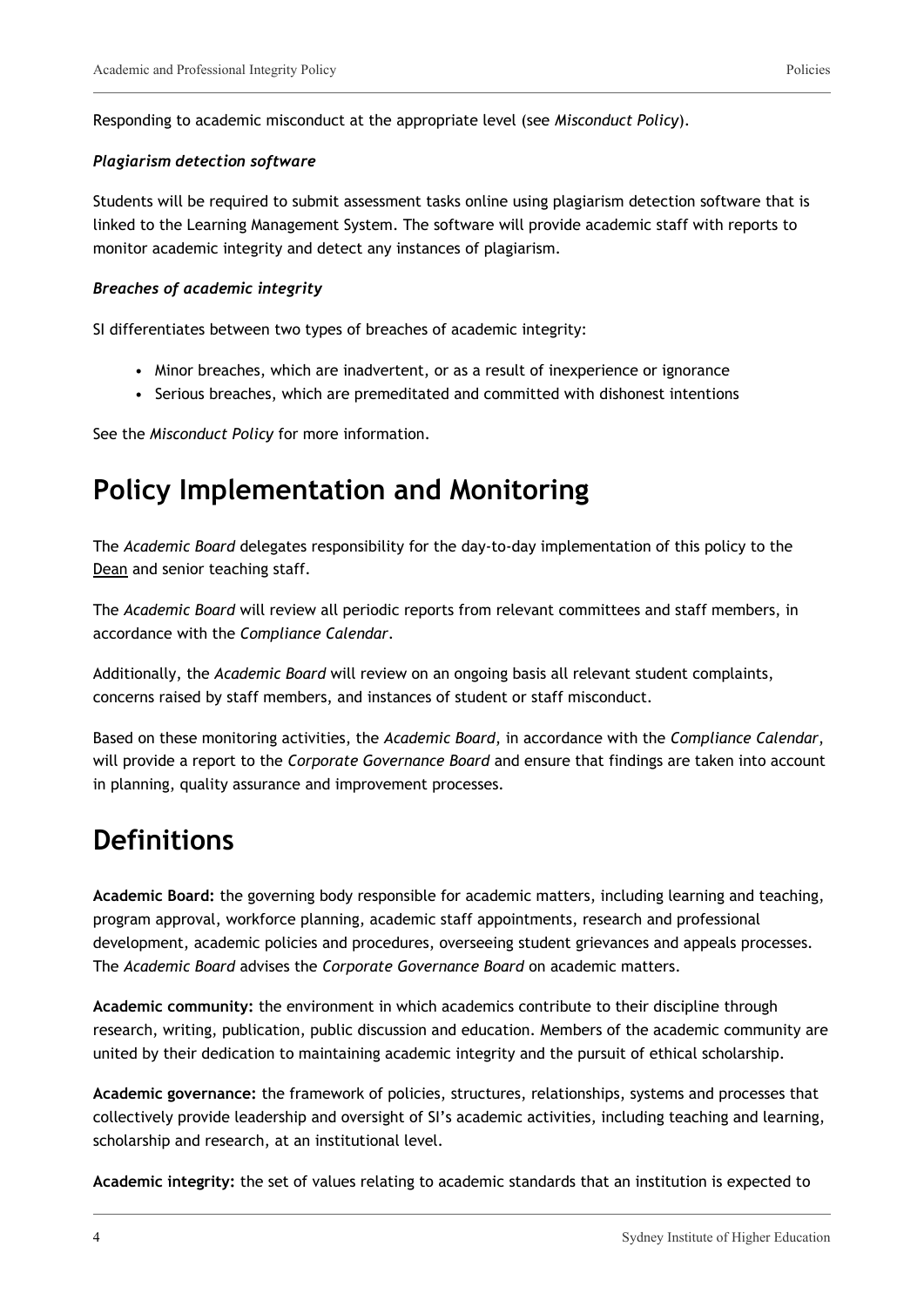observe, uphold and promote to staff and students. These include fairness, transparency, honesty, and respect for other scholars and ethical scholarship.

**Academic misconduct:** behaviour that compromises or undermines the academic integrity of SI.

**Academic staff:** staff employed at SI in a teaching or research capacity.

**Cheating:** the use of prohibited materials, sources, information or assistance in any academic activity, including presenting reports or research results as one's individual work without due acknowledgment of other contributors.

**Collaboration:** the act of working jointly with at least one other individual to produce a single piece of academic work in which all are identified as authors.

**Collusion:** when one or more students work together to submit an assessment task that requires they work individually. Collusion is classified as a form of cheating. When an academic staff member submits work for publication, as their own individual work, when in fact it is partly or entirely the product of an unauthorised collaboration with another person or persons.

**Corporate governance:** The framework of structures, rules, relationships, systems and processes through which authority is delegated, accountability is maintained, the directions and targets of the higher education provider are determined and implemented, performance is monitored, risks are identified and managed, and corporate culture is developed.

**Corporate Governance Board:** the governing body responsible for oversight of all higher education operations, including the ongoing viability of the institution and the quality of its higher education delivery. The *Corporate Governance Board* guides management and delegates responsibility for academic matters to the *Academic Board*.

**Moderation:** a quality assurance process to ensure the assessment marking process is consistent, equitable, fair and transparent.

**Plagiarism:** presenting the work or intellectual property of another as one's own. This includes not acknowledging sources.

**Plagiarism detection software:** software designed to detect plagiarism within a digital document submitted online, usually through the Learning Management System for a unit of study.

## **Review Schedule**

This policy will be reviewed by the *Academic Board* every three years.

| Version History |                |                |                 |                   |
|-----------------|----------------|----------------|-----------------|-------------------|
| Version number: | Approved by:   | Approval date: | Revision notes: | Next review date: |
|                 | Academic Board | 01/03/2018     |                 | 01/3/2021         |
|                 |                |                |                 |                   |